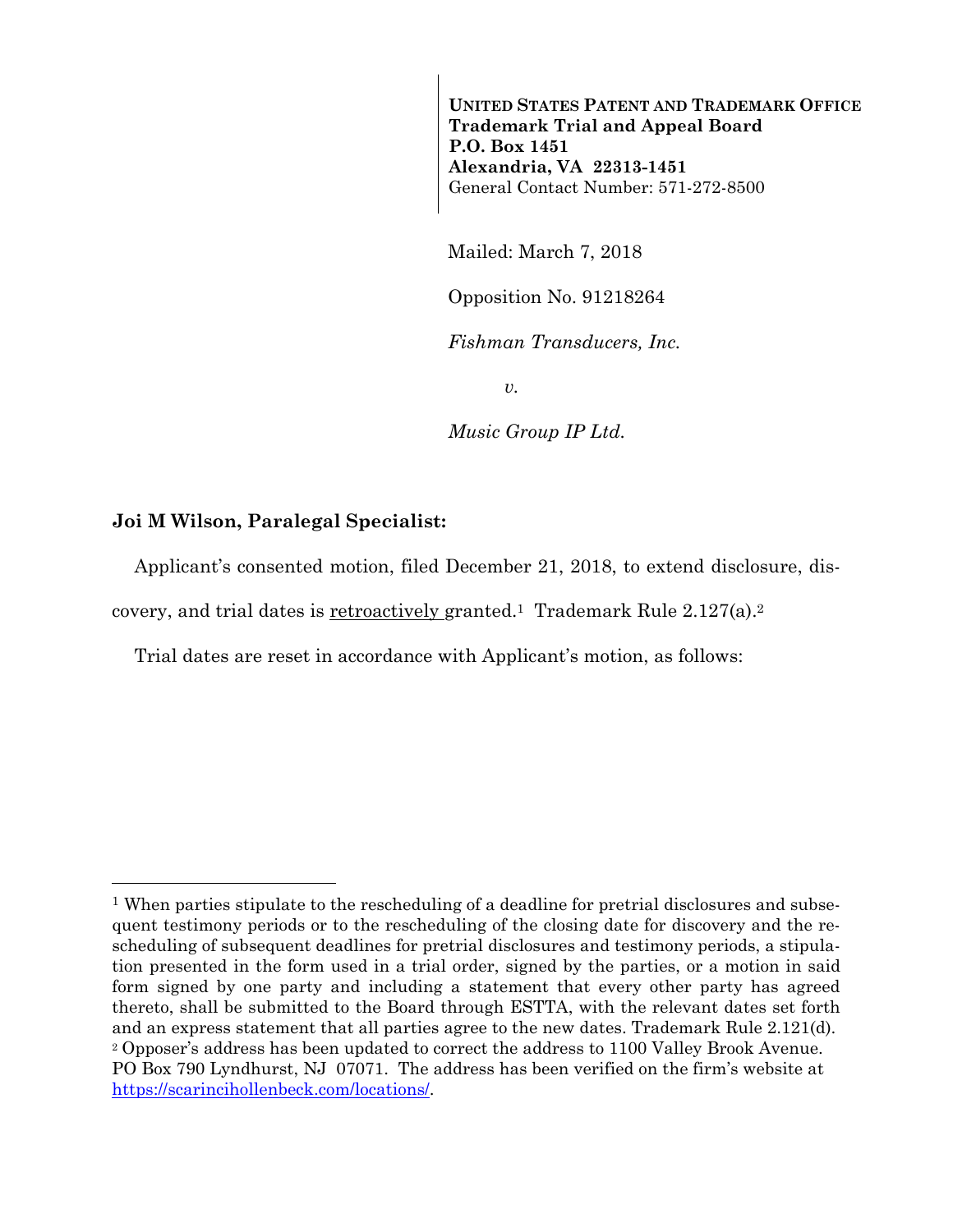| 7/1/2018   |
|------------|
| 7/31/2018  |
| 9/14/2018  |
| 10/29/2018 |
| 11/13/2018 |
| 12/28/2018 |
| 1/12/2019  |
| 2/11/2019  |
| 4/12/2019  |
| 5/12/2019  |
| 5/27/2019  |
| 6/6/2019   |
|            |

**The parties are reminded that there is a continuing obligation to provide a report on the progress of the parties' settlement efforts to establish good cause for any further extensions or suspensions. Such report must include: a recitation of issues that have been resolved and issues that remain to be resolved, and a firm timetable for resolution. Absent such a report, any future motion to extend or suspend may not be approved, even though agreed to by the parties.** 

Generally, the Federal Rules of Evidence apply to Board trials. Trial testimony is taken and introduced out of the presence of the Board during the assigned testimony periods. The parties may stipulate to a wide variety of matters, and many requirements relevant to the trial phase of Board proceedings are set forth in Trademark Rules 2.121 through 2.125. These include pretrial disclosures, matters in evidence, the manner and timing of taking testimony, and the procedures for submitting and serving testimony and other evidence, including affidavits, declarations, deposition transcripts and stipulated evidence. Trial briefs shall be submitted in accordance